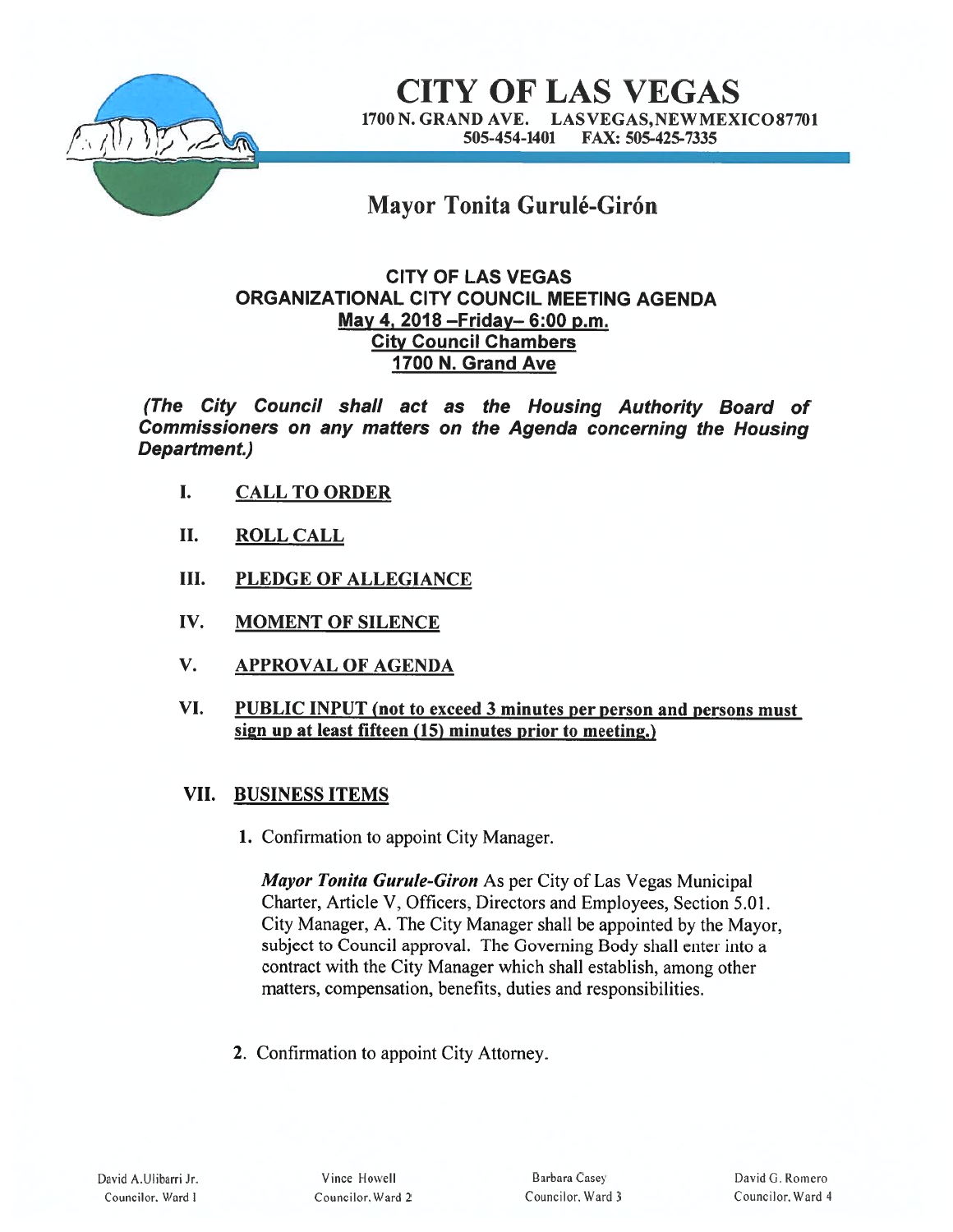Mayor Tonita Gurule-Giron As per City of Las Vegas Municipal Charter, Article V, Officers, Directors and Employees, Section 5.04. City Attorney, C. The Mayor shall appoint the city attorney, subject to Council approval. D. The Governing Body shall enter into <sup>a</sup> contract with the City Attorney which shall establish, among other matters, compensation, benefits, duties and responsibilities.

3. Confirmation to appoint City Clerk.

Mayor Tonita Gurule-Giron As per City of Las Vegas Municipal Charter, Article V, Officers, Directors and Employees, Section 5.05, The Mayor shall appoint the City Clerk, subject to Council approval. The Governing Body shall enter into <sup>a</sup> contract with the City Clerk which shall establish, among other matters, compensation, benefits, duties and responsibilities.

4. Confirmation to appoint Police Chief

Mayor Tonita Gurule-Giron As per City of Las Vegas Municipal Charter, Article V, Officers, Directors and Employees, Section 5.06, The Mayor shall appoint the Chief of Police, subject to Council approval. The Governing Body shall enter into <sup>a</sup> contract with the Chief of Police which shall establish, among other matters, compensation, benefits, duties and responsibilities.

5. Approval/Disapproval to reemploy all classified City employees.

**Mayor Tonita Gurule-Giron** 

#### VIII. REVIEW/DISCUSSION

- Mission and Vision statement
- Previous Governing Body's top 10 Goals and Objectives

## THE COUNCIL MAY CONVENE INTO EXECUTIVE SESSION IF SUBJECT MATTER OF ISSUES ARE EXEMPT FROM THE OPEN MEETINGS REQUIREMENT UNDER § (H) OF THE OPEN MEETINGS ACT.

A. Personnel matters, as permitted by Section 10-15-1 (H) (2) of the New Mexico Open Meetings Act, NMSA 1978.